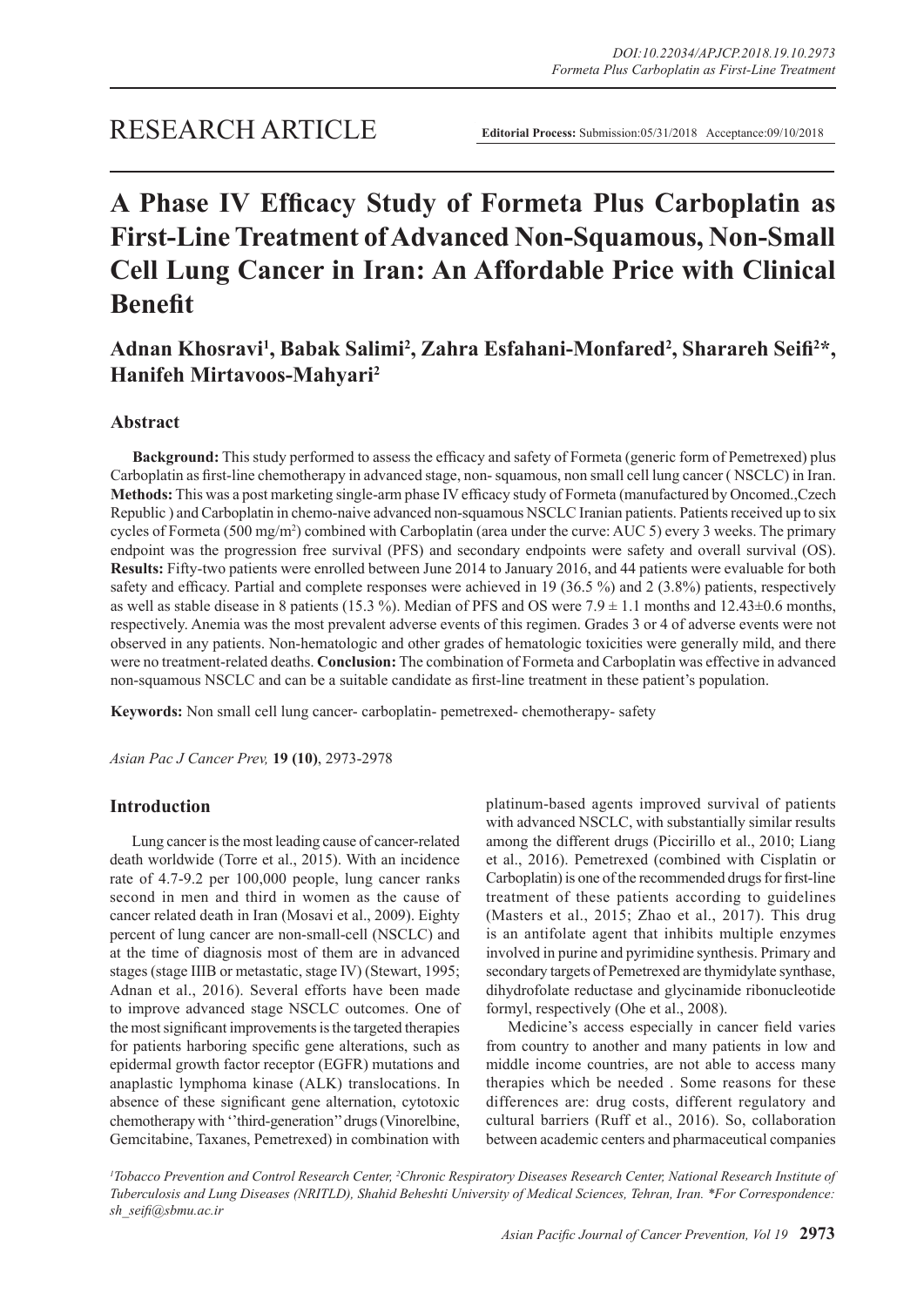#### *Adnan Khosravi et al*

is very necessary to facilitate patient's access to new cancer treatment agents. For many years, in Iran use of Pemetrexed as chemotherapy agent was limited due to the high drug cost. Recently, generic form of this agent as "Formeta"(manufactured by Oncomed., Czech Republic) has been released in Iran market by Cobel/Almagen Darou Company. "Generic drugs are equivalent to the brand formulation if they have the same active substance, the same pharmaceutical form, the same therapeutic indications and a similar bioequivalence respect to the reference medicinal product" (Gallelli et al., 2013). In order to reduce medication price and economic burden on national health systems; in many countries generic drugs are used. During switch from brand to generic drugs, clinical studies are necessary to test efficacy and safty profile of this agents. To best of our knowledge, there are no study investigating the efficacy of Pemetrexed (and or generic form: Formeta) as first-line chemotherapy in advanced stage of non-squamous NSCLC. Thus, we perform this study to assess the efficacy and safety of Formeta in combination with Carboplatin and compare them with other Pemetrexed- based studies which may reflect actual clinical practice, especially in Iran. Also, clinical benefit from generic substitution of Pemetrexed by Formeta had not been measured or was unclear in our countries, despite clear incentives to implement it.

### **Materials and Methods**

Fifty and two chemo-naive patients (no previous history of chemotherapy, immune therapy, or biologic agents) were eligible for this prospective, unicenter, open-label, non-randomized and single-arm trial from June 2014 to January 2016 in patients whom referred to National Institute of Tuberculosis and Lung Disease (NRITLD), Masih Daneshvari Hospital. Informed written consent was obtained prior to participating patients in the study according to Shahid Beheshti Medical University's ethics and scientific committees (number: IR.SBMU. REC.1394.196) and was conducted in compliance with the Helsinki Declaration and Good Clinical Practice guidelines (GCP) ( Handbook for good clinical research practice (GCP): Guidance for implementation., 2007). This trial registered in Iranian clinical trial registry (ID number:IRCT2016091322610N2).

#### *Eligibility criteria*

The patients with histologically confirmed non- squamous NSCLC, at Eastern Cooperative Oncology Group (ECOG) (Oken et al.,1982) performance status (PS) 0-2 and stages IIIB and IV (by AJCC, 7th edition) (Edge and Compton, 2010) were enrolled in this study. Other eligibility criteria included the following: age  $\geq 18$ years old, at least one unidimensionally measurable or assessable disease, adequate bone marrow reserve, serum creatinine less than or equal to 1.5 mg/dL or a calculated creatinine clearance greater than or equal to 60 mL/min, bilirubin level less than or equal to 2.0 mg/dL, aspartate transaminase (AST) less than or equal to twice the institutional upper limits of normal, or less than or equal to four times the institutional upper limits of normal

if the patient had liver metastasis. Neither of patients had prior chemotherapy, biologic therapy or radiotherapy less than 14 days ago. Patients with significant mutation of EGFR or ALK translocation were excluded.

Eligible patients assigned to receive Formeta (manufactured by Oncomed.,Czech Republic) 500 mg/m2 1 and Carboplatin area under curve (AUC) 5 on day1, every 3 weeks. One to three weeks prior to start of therapy with Formeta, substitution with 1,000 µg Folic acid orally daily and Vitamin B12/ 1,000 µg IM once every 9 weeks till 3 weeks after therapy completion was done. Dexamethasone 8 mg i.v. used on the day before, day of, and day after Formeta administration. Notably, in this real world study the dosage of cytotoxic agents was permitted to be modified by clinicians' discretion based on patient's age, alteration on PS, or adverse events in the course of treatment for each individual case. The study's efficacy parameters included disease assessments by CT scans within 30 days prior to the first dose of study drugs and every 12 weeks for the first 24 weeks of treatment followed by every 12 weeks thereafter. Response rate was evaluated according to "Response Evaluation Criteria in Solid Tumors" (RECIST) criteria (Green and Weiss, 1992). Objective response rate (ORR) defined as the sum of the number of complete response (CRs) and partial response (PRs). In the absence of progressive disease or intolerable toxicity, the patients were treated for a minimum of four cycles. Patients who achieved a CR or PR could receive two additional cycles of therapy, for a maximum of 6 cycles.

During treatment all patients had a complete blood cell (CBC) count, one week after each chemotherapy cycle. Dose modification and concomitant granulocyte-colony stimulating factor (G-CSF) were allowed during treatment course according to the encountered toxicity in respect to the grade of neutropenia. The dose of cytotoxic agents were attenuated by 25% if patients experienced neutropenia 1,000-1,500/dL and/or platelets 75,000-100,000/dL or grades 3 or 4 adverse event except mucositis. If neutrophil or platelet count was less than 1,000/dL and 75,000/dL, respectively, or grades 3 and 4 mucositis the dose of both drugs adjusted to 50% of previous dose. Toxicity assessment was based on "Common Terminology Criteria for Adverse Events" (CTCAE) version 3.0 (Common Terminology Criteria for Adverse Events (CTCAE) version 3.0, 2003). Criteria for withdrawal from study were unacceptable toxicity as determined by the treating physician in consultation with the study coordinator, a delay in treatment greater than 2 weeks, requirement for palliative radiotherapy, or patient refusal.

#### *Statistical analysis*

The primary end point of study was progression free survival (PFS). Secondary objectives were overall survival (OS) and adverse events.

The mean  $\pm$  standard deviation (SD) was calculated for continuous variable. All confidence intervals (CIs) for parameters to be estimated were constructed with a significance level of alpha=0.05 (a 95% confidence level). The sample size was determined to test the hypothesis that an 18 months survival rate would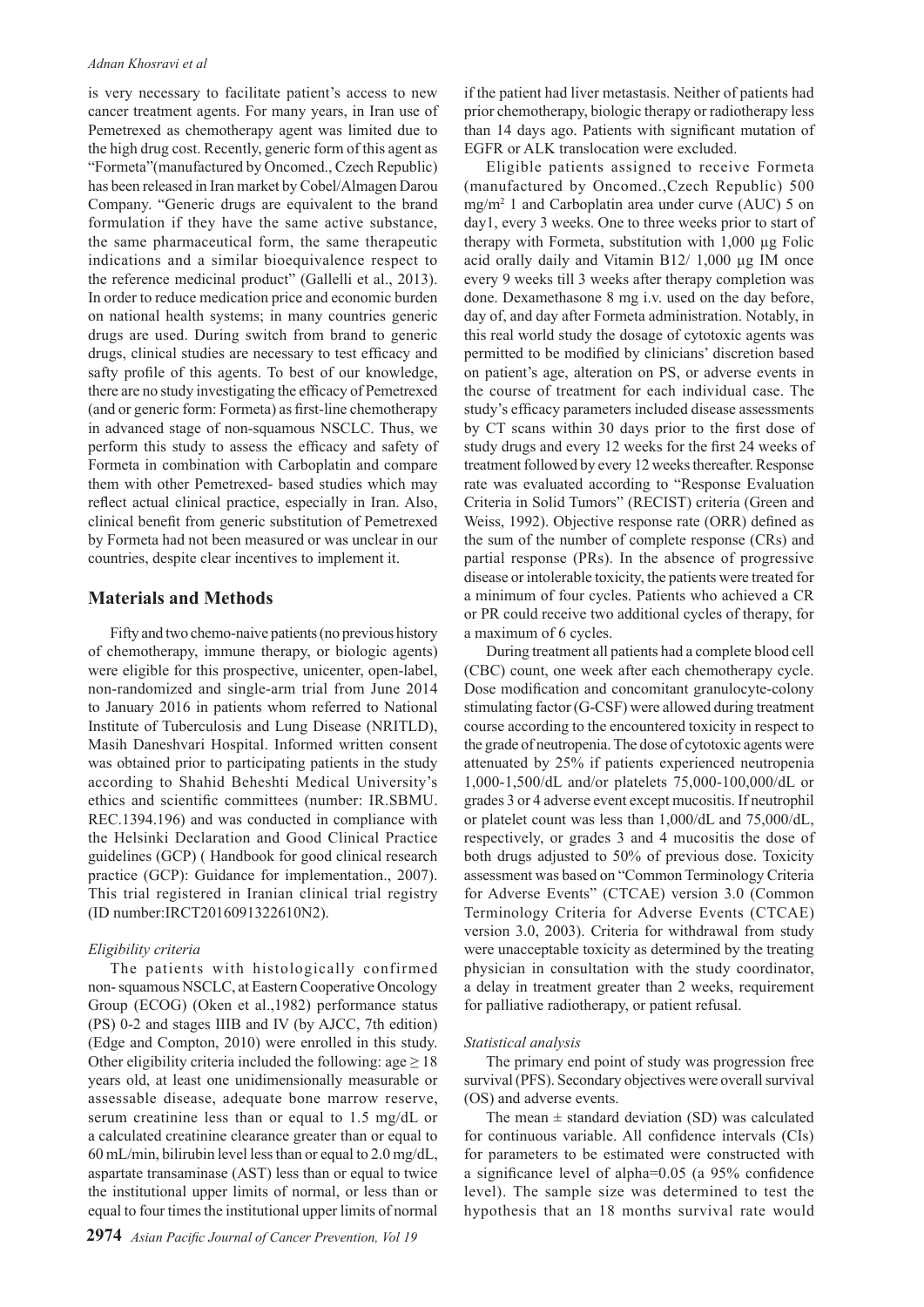*DOI:10.22034/APJCP.2018.19.10.2973 Formeta Plus Carboplatin as First-Line Treatment* 

be expected. Current study was used to test the null hypothesis (H0) that the true response rate is 25 % versus the alternative hypothesis (Ha) that the true response rate is at least 40 %. Assuming an accrual period of 3years, a potential follow up 1 years for last patients and a type I error rate of 0/5, 50 patients to be randomized. Kaplan Meier's survival curves were obtained for PFS and OS. PFS was calculated from date of registration in study to date of progression or death. OS was calculated from date of registration in study to date of death. Patients who were alive or lost of follow up at time of data analysis, censored for PFS and /or OS analysis. Never smoker defined to person who has smoked less than 100 cigarettes in his/her lifetime (DiFranza et al., 2002).

Our study was a postmarketing and efficacy approach

to determine efficacy of Formeta as chemotherapy agent. The analysis was "intention to treat" and includes all

enrolled patient regardless of subsequent withdrawal from treatment or deviation from the protocol. A P -value of less than 0.05 was considered statistically significant. IBM SPSS statistical software version 19 for Windows (IBM, Armond, NY, USA) was used for data analysis.

# **Results**

A total of 52 eligible patients (36 men and 16 women) were enrolled. The median age of patient' population was 58 years old. There was no deviation from assigned treatment in our trial and also, no exclusion occurred. Female/ male ratio was 0.44. Fifteen (15.3 %) patients



Figure 1. Diagram of the Study; Clinical Trial Flow Chart. A total of 52 patients received study treatment consisting of at least 1 cycles first-line chemotherapy with Formeta and Carboplatin. Abbreviation, a AUC, area under curve; b objective response as defined partial and complete response; c PR: partial response; CR, complete response; e SD, stable disease; f Disease control, as defined partial, complete response and stable disease.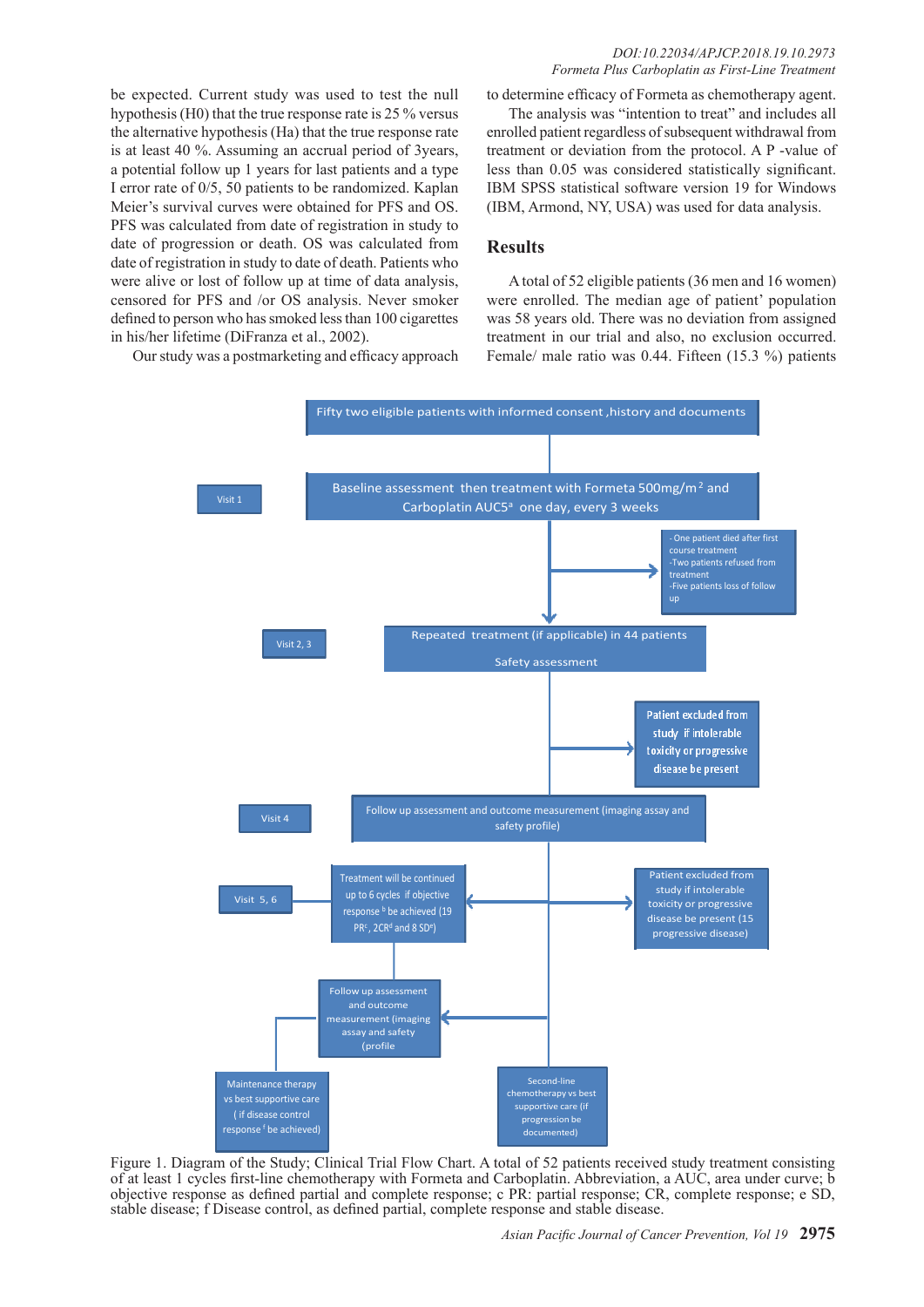

Figure 2. Progression Free Survival (PFS) in Intention to Treatment Population Formeta Plus Carboplatin. Kaplan-Meier survival curve from onset of recurrence for the effect of Formeta plus Carboplatin chemotherapy on progression free survival.

Table 1. Baseline Patient and Disease Characteristics of Patients for Study

| $N = 52(%)$                                                      |
|------------------------------------------------------------------|
|                                                                  |
| $58.2 \pm 10.4$                                                  |
| 34-83                                                            |
|                                                                  |
| 5(9.6)                                                           |
| 47 (80.4)                                                        |
|                                                                  |
| 25(48.1)                                                         |
| 27(51.9)                                                         |
| e SD standard doviation; h disease staging was done according to |

a SD, standard deviation; b disease staging was done according to AJCC, 7th edition

completed four cycles, and 45 (45.9 %) completed six cycles of chemotherapy. Patient and disease baseline characteristics were shown in Table 1. Mean administered cycles and of treatment duration was 3.88 (range 1-6) and3.31 months (range 0.9-8.7), respectively.

Table 2. CTCAE Grade 1 or 2 vs Grade 3 or 4 Toxicities, Safety Population

| Toxicity           | CTCAE <sup>a</sup> Grade CTCAE Grade<br>1 or 2 n $(\% )$ | 3 or 4 |
|--------------------|----------------------------------------------------------|--------|
| Thrombocytopenia   | 2(3.8)                                                   |        |
| Neutropenia        | 3(5.7)                                                   |        |
| Anemia             | 8(15.3)                                                  |        |
| Fatigue            | 4(7.6)                                                   |        |
| Sensory neuropathy | 6(11.5)                                                  |        |
| Alopecia           |                                                          |        |
| Mucositis          | 3(5.7)                                                   |        |
| Vomating           | 4(7.6)                                                   |        |
| Constipation       | 2(3.8)                                                   |        |

a CTCAE, common toxicity criteria for adverse events.



Figure 3. Overall Survival (OS) in Intention to Treatment Population Formeta Plus Carboplatin. Kaplan-Meier survival curve for overall survival (OS) in patints treated by Formeta plus Carboplatin.

#### *Treatment response and efficacy*

Of the 52 patients treated with Formeta plus Carboplatin, 44 were assessable for response evaluation.

#### *The reasons of not assessing were*

-One patient died very soon after first course of treatment.

-Two patients refused from treatment continuation.

Five patients were lost of follow up after first course of therapy. Nineteen patients (36.5%) achieved PR response and CR response was seen in 2 cases (3.8%), while in another 8 patients (15.3%) there was stable disease. ORR and disease control rate were seen in 29 (55.7%) and 25 (48.07) patients, respectively. In 15 cases (28.8%)-after first assessment for response-progressive disease was documented.

The median PFS was  $7.9 \pm 1.1$  months and median of OS was 12.43±0.6 months. Figures 2 and 3 show the Kaplan-Meier curve for PFS and OS.

#### *Safety*

In all patients, Formeta plus Carboplatin was well tolerated and demonstrated a consistent safety profile. Eight patients were not assessable for toxicity. Main toxicity and adverse effect of Formeta plus Carboplatin was shown in Table 2. Anemia with incidence of 15.3% was the most common adverse event in our study. The other significant toxicity was thrombocytopenia which observed in 2 cases (3.8%). No patients developed febrile neutropenia nor dosage adjustment / treatment delay.

#### *Post discontinuation therapy*

Decisions regarding post study therapy were at the discretion of the individual investigators. Docetaxel was the most commonly used chemotherapeutic agent as second line after disease progression (in 11 patients). For 5 patients maintenance therapy with Formeta was administrated. Two patients received Gemcitabine as salvage chemotherapy and Vinorelbine was used in 1 patient as salvage chemotherapies. Palliative brain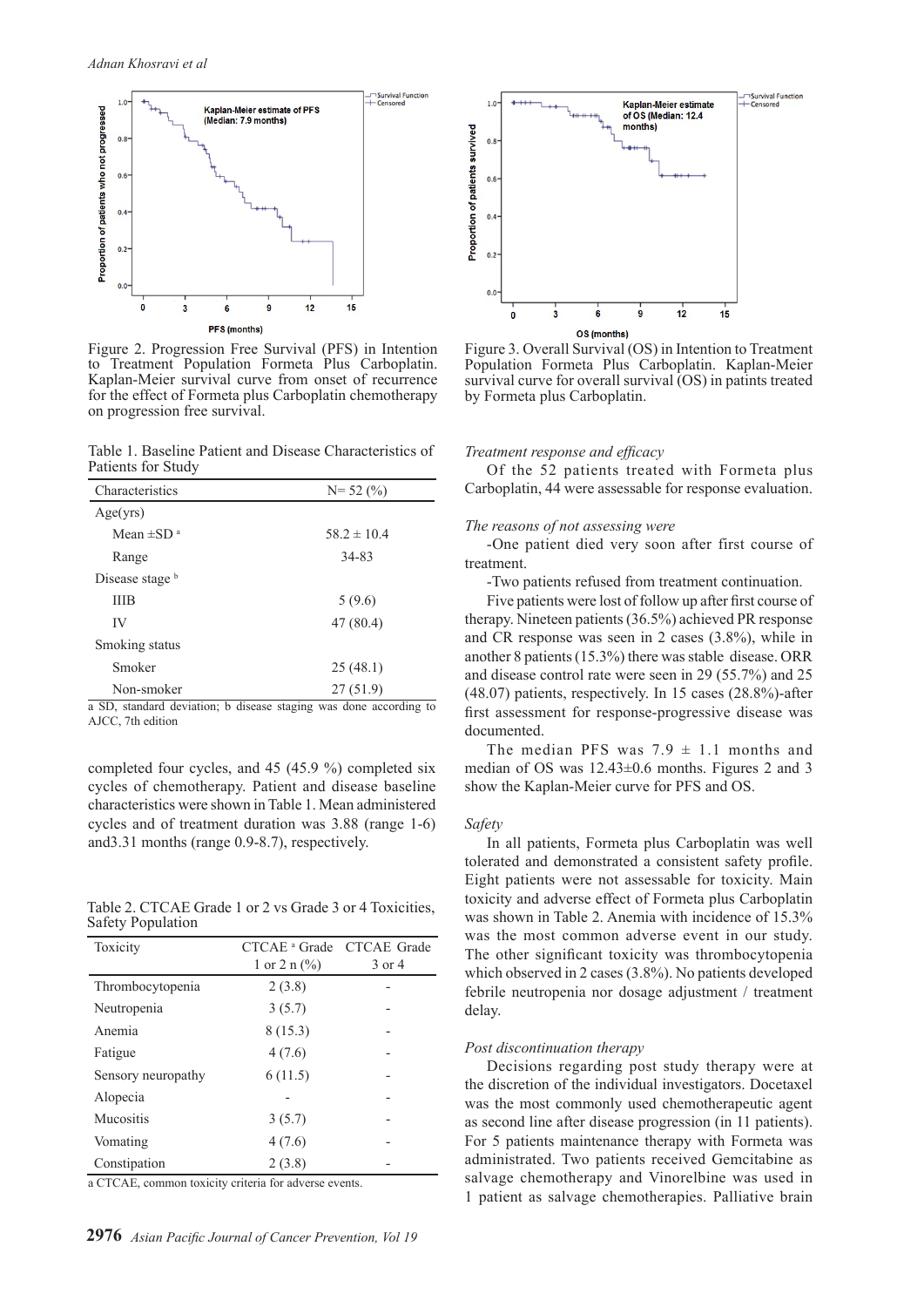radiotherapy was performed in 2 patients.

## **Discussion**

Substitution innovator brand products with generic drugs is partially common to facilitate access to essential drugs and also save life-years for many patients. However, using generic drugs instead of innovator brand -especially in cancer- is often met with patients or their relatives' resistance. Despite highlighting the need for efficacy and safety assessments of pharmaceutical generic drugs in order to compare same efficacy and side effects with reference medicinal product, the quality of many pharmaceutical products is not clear. Although trusting in to a single arm study to determine a generic drug efficacy may be hard but to best of our knowledge, this study is the first investigation of the safety and effectiveness of a generic chemotherapy agent (Formeta manufactured by Oncomed.,Czech Republic) as first-line chemotherapy in advanced stage, non- squamous NSCLC in Iran. Our survey, demonstrated a well-tolerated safety profile of Formeta plus Carboplatin that is consistent with that of previous innovator brand (Pemetrexed) studies (Lu et al., 2016; Scagliotti et al., 2008; Rodrigues-Pereira et al., 2011). In regard to the median PFS and OS, good efficacy and ORR of this protocol with a generic drug, this study successfully met its primary and secondary end-points. Importantly, the regimen exhibited an acceptable toxicity profile, too.

Appropriate systemic chemotherapy for patients with lung cancer have been selected based on factors such as age, PS status, histology, clinician's experience, presence of comorbid disease, as well as drug anticipated toxicity, pharmacogenomics markers and also, flexibility in the administration schedule. Since limited number of treatment options existed for patients with EGFR-wild-type NSCLC, still needs to prompt a search for new chemotherapeutic agents to improve NSCLC prognosis. Some investigators believed that for chemo-naive patients with nonsquamous NSCLC in advanced stage, Pemetrexed in combination with Platinum (Cisplatin vs Carboplatin) have comparable efficacy and better tolerability rather than other platinum-based doublet chemotherapy. Schuette et al., (2013) demonstrated that Pemetrexed plus Carboplatin had a good efficacy profile, with an OS of 8.9 months and a PFS of 4.7 months in patients with locally advanced or metastatic disease. Also Zukin et al., (2013) showed Pemetrexed + Carboplatin PFS 5.8 and OS 9.3 months in advanced stage disease. The median PFS of 5.4 and the median OS of 12.7 months was demonstrated in Kimura et al., (2016) study. In summary, different assays showed an OS ranging between 8.9 and 13.5 months (Tomasini et al., 2016). These results are partially similar to result of current study and may reflect same therapeutic indications of Formeta with reference medicinal product. The difference between OS in different studies may be due to patient population selection (Grønberg et al., 2009). For example lower PS has a negative impact on survival and in some surveys patients with Poorer PS has been excluded.

In terms of efficacy, the ORR=40.3% was in accordance with those derived from a randomized phase III trial for non-squamous NSCLC (ORR=34.0%) Schuette et al., (2013) and the other study performed by Kimura et al., (2016) with ORR=36%. It is notable that our results compared favorably to those reported in previous large studies (Schuette et al., 2013; Tomasini et al., 2016; Grønberg et al., 2009). It was established that tumors without significant EGFR mutations are heterogeneous groups regarding to driver mutations, such as KRAS mutation. KRAS mutation has been known as a negative predictor of response to first-line platinum-based chemotherapy (Metro et al., 2014) and thus treatment response may be influenced by such molecular alteration and can explain different response rate in different studies. Also, there may be also ethnic difference between different surveys. Our study was a post marketing and efficacy approach to determine efficacy of Formeta as chemotherapy agent. Efficacy studies examine the impact of a defined treatment on clinical outcomes (Möller., 2011).

Some investigators had reported myelosuppression as the predominant dose-limiting toxicity of Pemetrexed (Mc Donald et al., 1998)but substitution of corticosteroids, folic acid and vitamin B12 supplementation during Pemetrexed treatment has removed pretty this problem. The others adverse effects are fatigue, nausea, vomiting, mucositis, and rash. In our study, no grade 3 or 4 drug-related adverse event was seen and can be reflecting good safety profile of this regimen. Furthermore, there was no treatment-related death either. Judging about drug safety needs to larger studies with enough sample size.

At the recommended dose and submitted price (when the study was in progress), the main brand of Pemetrexed (Alimta, Indianapolis, IN. Lilly USA) costs \$515 and \$2,145 per 100mg and 500mg vial in Iran compared to\$95.238 and \$321.42 per 100mg and 500mg vial for Formeta (Oncomed.,Czech Republic). It seems that Formeta is affordable for more patients in Iran.

One limitation of the present trial was the lack of quality of life data. Also, this study is limited by the possibility that post discontinuation therapy influenced the outcome of the patients and that the study design did not allow separate evaluation of the contribution of either post discontinuation therapy or maintenance therapy to the efficacy outcomes. This study was run from a referral lung disease center in Iran and may be reflect a prospective of generic drug efficacy, adverse events and response monitoring of lung cancer patients. Because of our population health care facilities (such as different insurance coverage) were very heterogeneous and also was very different from health care characteristics in other countries, this study may be valuable as a cost-effective treatment in Iran.

In conclusion, the Formeta in combination with Carboplatin exhibited favorable efficacy in patients with advanced stage non-squamous NSCLC. Therefore, Formeta plus Carboplatin is a suitable candidate as firstline treatment for non-squamous NSCLC instead of other high cost regimens.